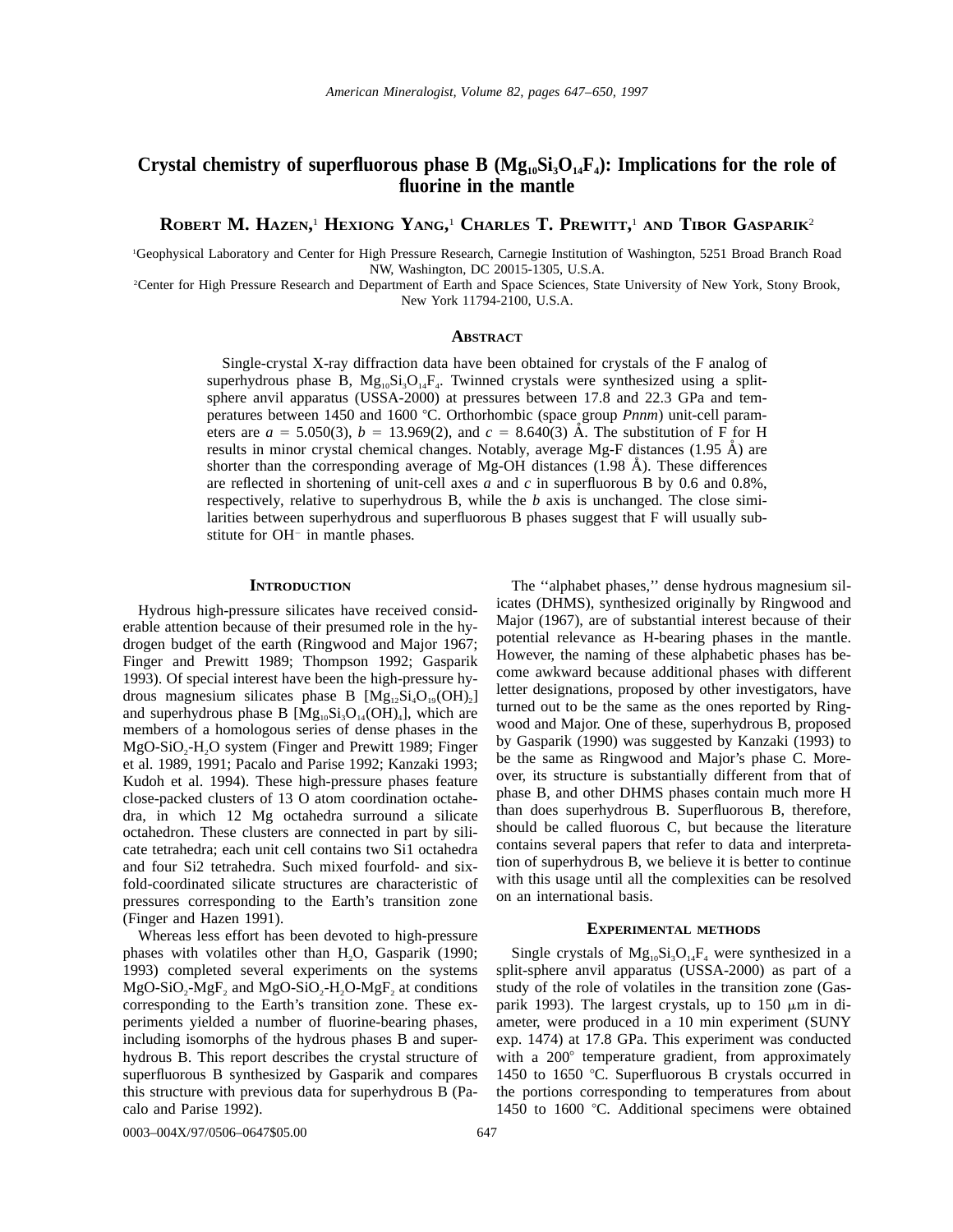Atom  $x$  y  $z$   $\beta_{11}$   $\beta_{22}$   $\beta_{33}$   $\beta_{12}$   $\beta_{13}$   $\beta_{23}$   $\beta_{18}$ Si1 Si2 Mg1 Mg2 Mg3 Mg4 Oĭ O2 O3 O4 F5 O6  $\frac{1}{2}$ 0.4892(5) 0.1657(5) 0.1543(3) ½  $\frac{1}{2}$ 0.3297(6) 0.4914(13) 0.7887(9) 0.3541(6)  $-0.0101(7)$ 0.1917(10)  $\Omega$ 0.3758(1) 0.1711(2) 0.3241(1)  $\frac{1}{2}$ 0 0.4101(2) 0.2561(3) 0.4196(3) 0.0732(2) 0.2439(2)  $-0.0797(3)$  $\Omega$ 0 0 0.3205(2) 0.3180(3) 0.3454(2) 0.1580(3) 0  $\Omega$ 0.1453(3) 0.1633(3)  $\Omega$ 0.0043(10) 0.0058(6) 0.0059(9) 0.0060(6) 0.0053(8) 0.0051(8) 0.0072(13) 0.0068(19) 0.0016(18) 0.0041(12) 0.0100(12) 0.0061(21) 0.0008(1) 0.0005(1) 0.0009(1) 0.0007(1)  $0.0005(1)$ 0.0007(1) 0.0009(1) 0.0004(2) 0.0007(2) 0.0003(2) 0.0017(1) 0.0004(2) 0.0010(3) 0.0012(2) 0.0019(3) 0.0020(2) 0.0022(3) 0.0020(3) 0.0009(4) 0.0016(5) 0.0027(6) 0.0019(4) 0.0034(3) 0.0030(6) 0.0001(5)  $0.0006(3)$  $0.0001(3)$  $0.0001(2)$ 0.0008(3)  $0.0002(3)$ 0.0005(5)  $0.0014(7)$  $0.0002(5)$  $-0.0001(4)$ 0.0008(5)  $-0.0000(6)$  $\overline{0}$ 0  $\overline{0}$ 0.0002(3) 0  $\overline{0}$  $0.0001(7)$ 0 0  $-0.0001(7)$  $-0.0001(8)$ 0 0 0 0 0.0001(1) 0 0 0.0000(2) 0  $\Omega$ 0.0001(2)  $0.0006(2)$  $\Omega$ 0.45(4)  $0.45(3)$ 0.62(4) 0.59(3)  $0.54(4)$  $0.57(4)$  $0.57(5)$ 0.50(8)  $0.49(8)$ 0.41(5) 1.12(5) 0.61(8)

**TABLE 1.** Atomic positional and displacement parameters of superfluous phase B

Notes: MoK $\alpha_1$  radiation,  $\lambda = 0.7093$  Å; data collection from  $0^{\circ} \le 2\theta \le 60^{\circ}$ ;  $a = 5.050(3)$ ,  $b = 13.969(2)$ ,  $c = 8.640(3)$  Å,  $V_{\text{cell}} = 609.5(4)$  Å<sup>3</sup>. Space group Pnnm, Z = 2, formula weight = 627.37 g,  $\rho_{\rm calc}$  = 3.418 g/cm<sup>3</sup>,  $\mu$  = 10.318 cm<sup>-1</sup>. Two data octants measured,  $R_{\rm merge}$  = 0.034. Full-matrix least squares refinement on F with  $R_w$  = 0.023 and  $R$  = 0.031 for 655 reflections with  $I > 2\sigma_i$ . The weighting factor w = 1/ $\sigma_{\rm F}^2$ . The goodness of fit = 0.96 with anistropic displacement parameters  $(A)$  for all atoms.

from SUNY experiment 1241 (6 min, 22.3 GPa); superfluorous B crystals were extracted from the cooler end (approximately 1850  $\degree$ C) of this experiment, which had a temperature gradient from 1850 to 2050  $\degree$ C. These experiments also yielded wadsleyite  $(\beta-Mg,SiO_4)$ , silicate spinel ( $\gamma$ -Mg<sub>2</sub>SiO<sub>4</sub>), fluorous B (Mg<sub>12</sub>Si<sub>4</sub>O<sub>19</sub>F<sub>2</sub>), anhydrous B ( $Mg_{14}Si_5O_{24}$ ), periclase (MgO), and sellaite (MgF<sub>2</sub>).

Optical examination revealed that all superfluorous B crystals possess lamellar twins, similar in appearance to the albite twinning displayed by plagioclase feldspars. Crystals selected for further X-ray examination displayed sharp extinction and a minimal number of narrow twin lamellae.

Several crystals from both experiments were examined by X-ray precession photography and by X-ray diffractometry, conducted on a Rigaku AFC-5R single-crystal diffractometer with rotating-anode generator and graphite-monochromatized Mo $K\alpha_1$  radiation ( $\lambda = 0.7093$  Å), operated at 45 kV and 180 ma.

Whereas most crystals had diffraction maxima too broad for satisfactory results, orthorhombic unit-cell parameters (space group *Pnnm*) were determined on two crystals, one from each synthesis experiment. The first crystal, from experiment 1241, was elongate: approximately  $30 \times 30 \times 60$  µm. Orthorhombic (space group *Pnnm*) unit-cell parameters were determined using the multiple peak centering procedure of Ralph and Finger (1982) from positions of 12 reflections between 20 and  $30^{\circ}$  2 $\theta$  [ $a = 5.051(3), b = 13.970(9), c = 8.644(4)$  Å, *V*  $= 609.9(6)$  Å<sup>3</sup>]. Examination of diffraction peak shapes for this crystal revealed numerous broad and doublet peaks, unsuitable for intensity measurements.

A second specimen, a plate-like crystal approximately  $75 \times 75 \times 25$  µm, was selected from experiment 1474. This crystal was distinguished by having only one thin twin lamella, less than  $5 \mu m$  wide, suggesting a twin fraction less than 0.05. Unit-cell parameters, determined from positions of 25 reflections between 26 and 29 $^{\circ}$  20 [*a* = 5.050(3),  $b = 13.969(2)$ ,  $c = 8.640(3)$  Å,  $V = 609.5(4)$  $\AA$ <sup>3</sup>], agree within one estimated standard deviation with lattice parameters of the first crystal. Diffraction peaks

were sharper and displayed less prominent doublets than other crystals examined. Intensity data were obtained with  $\omega$  step scans, and reflections were integrated with the algorithm of Lehmann and Larsen (1974).

Crystal structure refinements were performed with a modified version of the program RFINE4 (Finger and Prince 1975) using neutral atom scattering factors from *International Tables for X-ray Crystallography* (Ibers and Hamilton 1974). All atoms were refined with anisotropic displacement parameters, and we included an isotropic extinction parameter (Becker and Coppens 1974). Table 1 records refinement conditions, refined positional parameters, and anisotropic displacement parameters.

Although the space group determined for superhydrous B by Pacalo and Parise (1992) was *Pnmn,* Kudoh et al. (1994) observed reflections violating the *n* glide normal to *a* and proposed that the correct space group is  $P2<sub>1</sub>mn$ (note that in this study we use the different space group orientation, as suggested by Finger et al. 1991). We thought initially that the extra reflections seen in superfluorous B diffraction patterns because of twinning could explain the Kudoh et al. observations, but careful examination showed that the reflections caused by twinning were not consistent with this idea. We did not observe reflections that violate the *n* glide, and our *R* factors are lower than those obtained by Kudoh et al.  $(Rw = 0.023)$ and  $R = 0.031$  in this study, compared to  $Rw = 0.087$ and  $R = 0.078$  for Kudoh et al. 1994). Thus, it appears that the centrosymmetric space group is the correct one for superfluorous B.

#### **RESULTS AND DISCUSSION**

Selected interatomic distances and angles are listed in Tables 2 and 3, respectively. Structural details are, for the most part, similar to those of superhydrous B (Pacalo and Parise 1992). Most bond distances, for example, are within  $0.01$  Å of those observed in superhydrous B. The mean Si-O distances in the Si1 octahedron and Si2 tetrahedron of superfluorous B are  $1.824$  and  $1.654$  Å, respectively; those in superhydrous B are  $1.819$  and  $1.645$  Å. Mean Mg-O distances in Mg3 and Mg4 octahedra are 2.100 and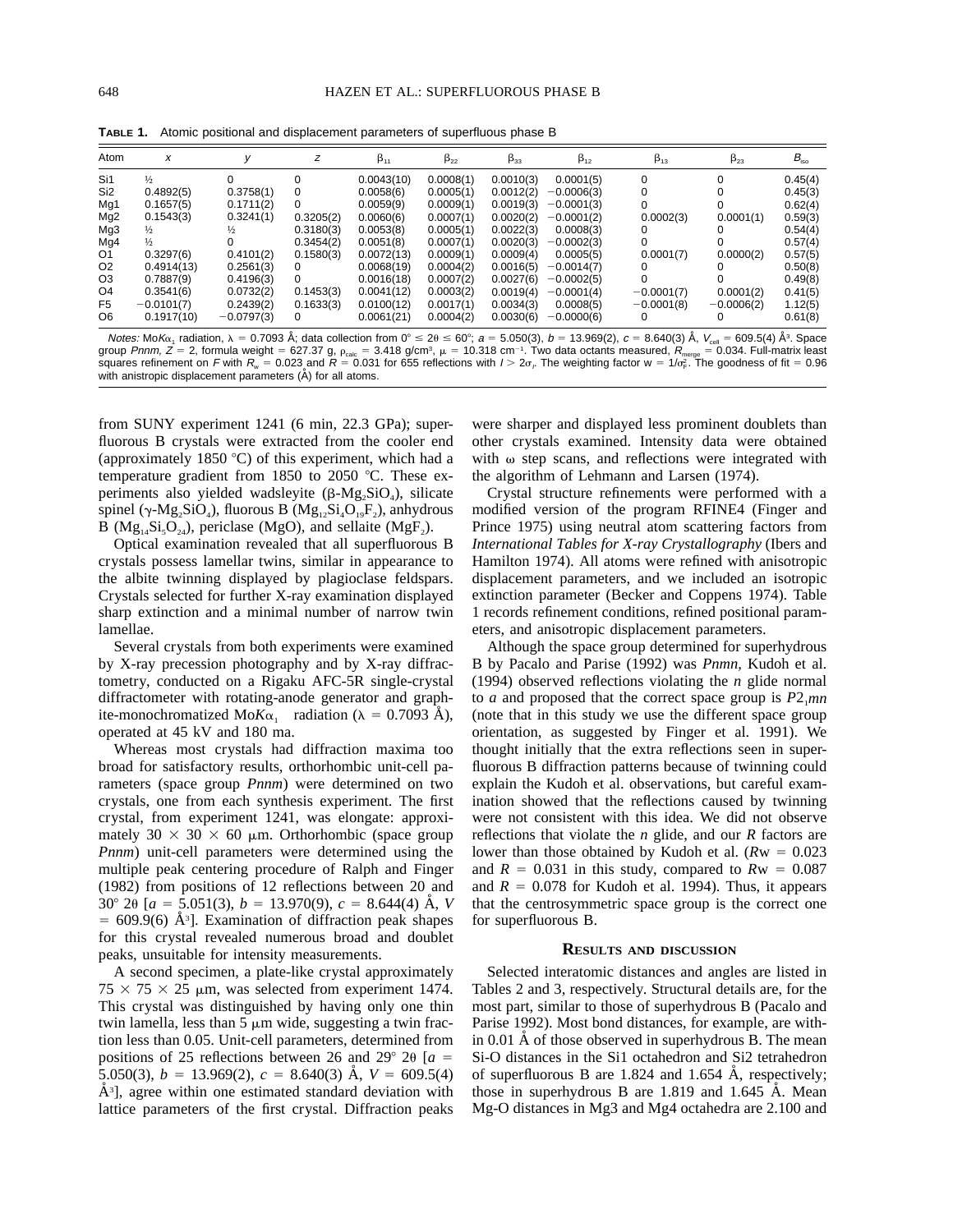| Si1-O4 $\times$ 4<br>Si1-O6 $\times$ 2<br>Avg.                         | 1.779(3)<br>1.914(5)<br>1.824                                                 | $[1.777(1)]^*$<br>[1.903(1)]<br>[1.819]                                                     | Si2-O1 $\times$ 2<br>Si2-O2<br>Si2-O3<br>Avg.                       | 1.656(3)<br>1.672(3)<br>1.632(5)<br>1.654 | [1.649(1)]<br>[1.639(1)]<br>[1.642(1)]<br>[1.645] |  |
|------------------------------------------------------------------------|-------------------------------------------------------------------------------|---------------------------------------------------------------------------------------------|---------------------------------------------------------------------|-------------------------------------------|---------------------------------------------------|--|
| Mg1-O2<br>Mg1-O4 $\times$ 2<br>Mg1-F5 $\times$ 2<br>Mg1-O6<br>Avg.     | 2.029(6)<br>2.086(3)<br>1.953(3)<br>2.211(5)<br>2.053                         | [2.036(1)]<br>[2.111(1)]<br>[2.005(1)]<br>[2.277(1)]<br>[2.091]                             | Mg3-O1 $\times$ 2<br>Mg3-O4 $\times$ 2<br>Mq3-O6 $\times$ 2<br>Avg. | 2.056(3)<br>2.084(3)<br>2.156(4)<br>2.099 | [2.064(1)]<br>[2.102(1)]<br>[2.152(1)]<br>[2.106] |  |
| $Mg2-O1$<br>Mg2-O2<br>Mg2-O4<br>$Mq2-F5$<br>$Mg2-F5$<br>Mg2-O6<br>Avg. | 2.049(3)<br>2.083(4)<br>2.108(3)<br>1.947(3)<br>1.948(4)<br>2.195(3)<br>2.055 | [2.117(1)]<br>[2.095(1)]<br>[2.127(1)]<br>[1.962(1)]<br>[1.963(1)]<br>[2.179(1)]<br>[2.074] | Mq4-O1 $\times$ 2<br>Mg4-O3 $\times$ 2<br>Mq4-O4 $\times$ 2<br>Avg. | 2.086(3)<br>2.046(3)<br>2.140(3)<br>2.091 | [2.081(1)]<br>[2.108(1)]<br>[2.126(1)]<br>[2.105] |  |
|                                                                        |                                                                               | * Data in brackets are for superhydrous phase B (Pacalo and Parise 1992).                   |                                                                     |                                           |                                                   |  |

**TABLE 2.** Selected interatomic distances (A) in superfluorous phase B

2.091  $\AA$  in superfluorous B, and 2.106 and 2.105  $\AA$  in superhydrous B.

Polyhedral distortions in the two structures are also similar. Notably, whereas all adjacent O-Si1-O angles in the silicate octahedra of both structures are within  $0.2^{\circ}$  of 90°, both of these octahedra are significantly elongated. In superfluorous B, two apical Si1-O6 bonds are 1.914  $\AA$ , compared to 1.779  $\AA$  for four in-plane Si1-O4 bonds. In superhydrous B, corresponding bond distances are 1.903 and 1.777  $\AA$ , respectively.

The most significant differences between the two structures occur in the Mg1 and Mg2 octahedra, which have a single Mg-F bond in superfluorous B and a single Mg-OH bond in superhydrous B. The Mg-F bonds are significantly shorter than Mg-OH bonds, which contrib-

**TABLE 3.** Selected interatomic angles (°) in superfuorous phase B

| O4-Si1-O4'<br>O4'-Si1-O4"<br>O <sub>4</sub> -Si <sub>1</sub> -O <sub>6</sub><br>O4'-Si1-O6                                                                                                                                     | 90.2(2)<br>89.8(2)<br>89.9(1)<br>90.1(1)                                                                                                                                                   | O1-Si2-O1<br>O1-Si2-O2<br>O1-Si2-O3<br>O <sub>2</sub> -Si <sub>2</sub> -O <sub>3</sub>                                                                                                                    | 111.1(2)<br>107.0(2)<br>110.0(1)<br>111.6(3)                                                                                                                         |
|--------------------------------------------------------------------------------------------------------------------------------------------------------------------------------------------------------------------------------|--------------------------------------------------------------------------------------------------------------------------------------------------------------------------------------------|-----------------------------------------------------------------------------------------------------------------------------------------------------------------------------------------------------------|----------------------------------------------------------------------------------------------------------------------------------------------------------------------|
| O2-Mg1-O4<br>O2-Mg1-F5<br>O2-Mg1-O6<br>O4-Mg1-O4'<br>O4-Mg1-F5<br>O4-Mg1-F5'<br>O4-Mg1-O6<br>F5-Mg1-F5'<br>F5-Mg1-O6<br>O1-Mg2-O2<br>O1-Mg2-O4<br>O1-Mg2-F5<br>O1-Mg2-F5'<br>O1-Mg2-O6<br>O2-Mg2-O4<br>O2-Mg2-F5<br>O2-Mg2-F5' | 90.8(2)<br>93.7(2)<br>179.5(2)<br>74.0(2)<br>96.5(1)<br>169.6(2)<br>89.6(2)<br>92.5(2)<br>86.0(2)<br>175.1(2)<br>90.5(1)<br>92.5(1)<br>87.7(1)<br>88.4(1)<br>88.7(2)<br>92.4(2)<br>91.6(2) | O1-Mg3-O1'<br>O1-Mg3-O4<br>O1-Mg3-O4'<br>O1-Mg3-O6<br>O1-Mg3-O6'<br>O4-Mg3-O4'<br>O4-Mg3-O6<br>O4-Mg3-O6'<br>O4'-Mg3-O6<br>O1-Mg4-O1'<br>O1-Mg4-O3<br>O1-Mg4-O3'<br>O1-Mg4-O4<br>O1-Mg4-O4'<br>O3-Mg4-O3' | 95.5(2)<br>99.3(1)<br>92.5(1)<br>89.3(1)<br>173.4(1)<br>162.5(2)<br>91.2(2)<br>76.0(2)<br>86.4(2)<br>178.4(2)<br>85.6(2)<br>95.5(2)<br>88.6(1)<br>90.1(1)<br>98.5(2) |
| O2-Mg2-O6<br>O4-Mg2-F5<br>O4-Mg2-F5'<br>O4-Mg2-O6<br>F5-Mg2-F5<br>F5-Mg2-O6<br>F5-Mg2-O6                                                                                                                                       | 86.7(2)<br>100.5(1)<br>161.4(1)<br>74.9(2)<br>98.1(1)<br>175.3(2)<br>86.5(2)                                                                                                               | O3-Mg4-O4<br>O3-Mg4-O4'<br>O4-Mg4-O4'                                                                                                                                                                     | 165.9(1)<br>94.9(1)<br>72.2(2)                                                                                                                                       |

utes to the smaller size of the Mg1 and Mg2 octahedra (average distances  $= 2.053$  and 2.055 Å, respectively, in superfluorous B, compared to  $2.091$  and  $2.074$  Å in superhydrous B). These small differences are consistent with distances for Mg-F and Mg-OH calculated from ionic radii (Shannon and Prewitt 1970), which differ by 0.04 Å.

The principal components of Mg1-F and Mg2-F bonds lie in the (010) plane, near  $y = 1/4$  and 3/4. The substitution of F for OH, therefore, is reflected principally by a shortening of the *a* and *c* axes, while *b* remains unchanged.

Refinement included a parameter for a fractional twin component; the crystal selected for data collection had a relatively low refined fractional twin component of 0.024(8), compared to values near 0.50 (estimated optically) for several other crystals. The twin operator is a mirror parallel to (101). This pseudomerohedral twinning is a consequence of the approximate unit-cell relationship  $4/c^2 = (1/c^2 + 1/a^2)$ . In a twinned crystal, one-half of the reciprocal lattice points may be doubled as a result of this near equivalence. In the case of superfluorous B, 4/*c*<sup>2</sup> and  $(1/c<sup>2</sup> + 1/a<sup>2</sup>)$  agree within about 1.8%, leading to a close but imprecise match of reciprocal lattices, and thus to peak broadening and doubling. This type of twinning was not reported for superhydrous B (Pacalo and Parise 1992), which has a slightly larger 2.1% lattice mismatch.

This (101) twinning may be recognized by the presence of weak additional reflections with *h* and *l* fractional indices of  $\pm 0.5$ ,  $\pm 1.5$ , and so on. These extra twin reflections have  $(h + l)$  equal to an even integer, such as 0.5,0,1.5 and 0.5,0,-0.5. Extra reflections with  $(h + l)$  odd are absent for that twin component. Twin-related peak broadening or doublets may be observed for normal reflections with  $(h + l)$  even, such as 101 or 002, while  $(h)$ 1 *l*) odd reflections will be unaffected by this twin component.

The twin composition plane, measured optically on an oriented crystal, is indistinguishably close to (010). This plane is also the close-packed O layer, which defines the stacking of octahedral layers. The (101) mirror operation